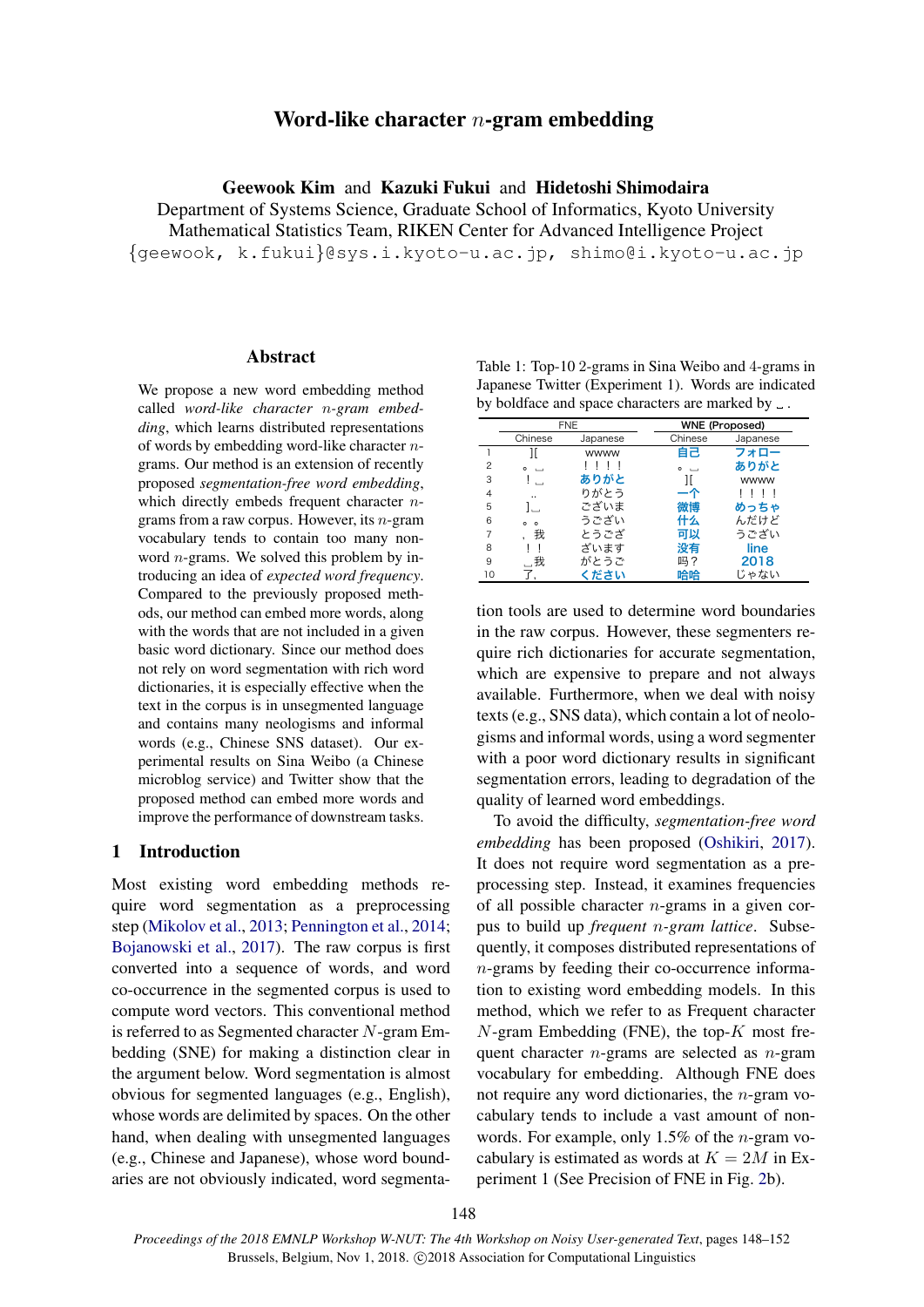

<span id="page-1-0"></span>Figure 1: A Japanese tweet with manual segmentation. The output of a standard Japanese word segmenter $4$  is shown in SNE. The *n*-grams included in the vocabularies of each method are shown in FNE and WNE  $(K=2\times10^6)$ . Words are black and non-words are gray.

Since the vocabulary size *K* is limited, we would like to reduce the number of non-words in the vocabulary in order to embed more words. To this end, we propose another segmentation-free word embedding method, called *Word-like character N-gram Embedding* (WNE). While FNE only considers *n*-gram frequencies for constructing the *n*-gram vocabulary, WNE considers how likely each *n*-gram is a "word". Specifically, we introduce the idea of *expected word frequency* (*ewf*) in a stochastically segmented corpus [\(Mori](#page-4-4) [and Takuma](#page-4-4), [2004\)](#page-4-4), and the top-*K n*-grams with the highest ewf are selected as *n*-gram vocabulary for embedding. In WNE, ewf estimates the frequency of each *n*-gram appearing as a word in the corpus, while the raw frequency of the *n*-gram is used in FNE. As seen in Table [1](#page-0-0) and Fig. [1,](#page-1-0) WNE tends to include more dictionary words than FNE.

WNE incorporates the advantage of dictionarybased SNE into FNE. In the calculation of ewf, we use a probabilistic predictor of word boundary. We do not expect the predictor is very accurate—If it is good, SNE is preferred in the first place. A naive predictor is sufficient for giving low ewf score to the vast majority of non-words so that words, including neologisms, are easier to enter the vocabulary. Although our idea seems somewhat simple, our experiments show that WNE significantly improves word coverage while achieving better performances on downstream tasks.

### 2 Related work

The lack of word boundary information in unsegmented languages, such as Chinese and Japanese, raises the need for an additional step of word segmentation, which requires rich word dictionaries to deal with corpora consisting of a lot of neologisms. However, in many cases, such dictionaries are costly to obtain or to maintain upto-date. Though recent studies have employed character-based methods to deal with large size vocabulary for NLP tasks ranging from machine translation (Costa-jussà and Fonollosa, [2016](#page-4-5); [Lu](#page-4-6)[ong and Manning,](#page-4-6) [2016](#page-4-6)) to part-of-speech tagging ([Dos Santos and Zadrozny,](#page-4-7) [2014\)](#page-4-7), they still require a segmentation step. Some other studies employed character-level or *n*-gram embedding without word segmentation (Schütze, [2017](#page-4-8); [Dhin](#page-4-9)[gra et al.,](#page-4-9) [2016](#page-4-9)), but most cases are task-specific and do not set their goal as obtaining word vectors. As for word embedding tasks, subword (or *n*gram) embedding techniques have been proposed to deal with morphologically rich languages [\(Bo](#page-4-2)[janowski et al.](#page-4-2), [2017\)](#page-4-2) or to obtain fast and simple architectures for word and sentence representations ([Wieting et al.](#page-4-10), [2016\)](#page-4-10), but these methods do not consider a situation where word boundaries are missing. To obtain word vectors without word segmentation, [Oshikiri](#page-4-3) ([2017\)](#page-4-3) proposed a new pipeline of word embedding which is effective for unsegmented languages.

## 3 Frequent *n*-gram embedding

A new pipeline of word embedding for unsegmented languages, referred to as FNE in this paper, has been proposed recently in [Oshikiri](#page-4-3) [\(2017](#page-4-3)). First, the frequencies of all character *n*-grams in a raw corpus are counted for selecting the *K*-most frequent *n*-grams as the *n*-gram vocabulary in FNE. This way of determining *n*-gram vocabulary can also be found in [Wieting et al.](#page-4-10) [\(2016](#page-4-10)). Then frequent *n*-gram lattice is constructed by enumerating all possible segmentations with the *n*-grams in the vocabulary, allowing partial overlapping of *n*-grams in the lattice. For example, assuming that there is a string "短い学術論文" (short academic paper) in a corpus, and if  $\overline{\mathfrak{W}}$  (short), 学術 (academic), 論文 (paper) and 学術論文 (academic paper) are included in the *n*-gram vocabulary, then word and context pairs are (短い, 学術), (短い, 学 術論文) and (学術, 論文). Co-occurrence frequencies over the frequent *n*-gram lattice are fed into the word embedding model to obtain vectors of *n*grams in the vocabulary. Consequently, FNE succeeds to learn embeddings for many words while avoiding the negative impact of the erroneous segmentations.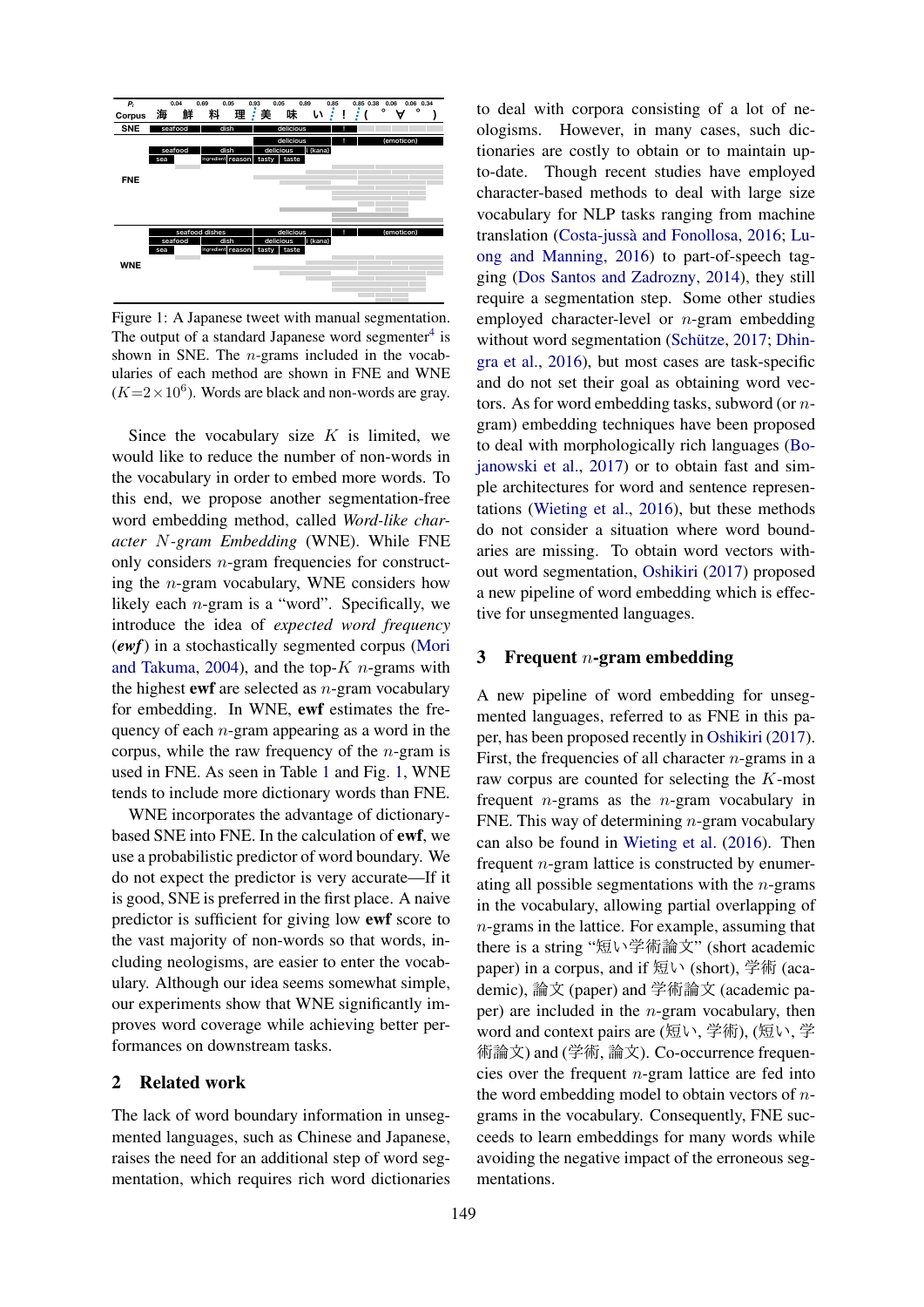Although FNE is effective for unsegmented languages, it tends to embed too many non-words. This is undesirable since the number of embedding targets is limited due to the time and memory constraints, and the non-words in the vocabulary could degrade the quality of the word embeddings.

## 4 Word-like *n*-gram embedding

To reduce the number of non-words in the *n*-gram vocabulary of FNE, we change the selection criterion of *n*-grams. In FNE, the selection criterion of a given *n*-gram is its frequency in the corpus. In our proposal WNE, we replace the frequency with the *expected word frequency* (*ewf*). ewf is the expected frequency of a character *n*-gram appearing as a word over the corpus by taking account of context information. For instance, given an input string "美容院でカラーリングする" (Do hair coloring at a beauty shop), FNE simply counts the occurrence frequency of  $\forall \forall \vec{r}$  (ring) and ignores the fact that it breaks the meaning of  $\pi$   $\bar{\pi}$   $\rightarrow$   $\bar{\pi}$  $\beta$  (coloring), whereas **ewf** suppresses the counting of リング by evaluating how likely the リング appeared as a word in the context. ewf is called as stochastic frequency in [Mori and Takuma](#page-4-4) [\(2004](#page-4-4)).

# 4.1 Expected word frequency

[Mori and Takuma](#page-4-4) [\(2004](#page-4-4)) considered the stochastically segmented corpus with probabilistic word boundaries. Let  $x_1x_2 \cdots x_N$  be a raw corpus of *N* characters, and  $Z_i$  be the indicator variable for the word boundary between two characters  $x_i$ and  $x_{i+1}$ ;  $Z_i = 1$  when the boundary exists and  $Z_i = 0$  otherwise. The word boundary probability is denoted by  $P(Z_i = 1) = P_i$  and  $P(Z_i = 0) =$ 1 *− P<sup>i</sup>* , where *P<sup>i</sup>* is calculated from the context as discussed in Section [4.2.](#page-2-1)

Here we explain ewf for a character *n*-gram *w* by assuming that the sequence of word boundary probabilities  $\mathbf{P}_0^N = (P_0, P_1, \cdots, P_N)$  is already at hand. Let us consider an appearance of the specified *n*-gram *w* in the corpus as  $x_i x_{i+1} \cdots x_j = w$ with length  $n = j - i + 1$ . The set of all such appearances is denoted as  $I(w) = \{(i, j) |$  $x_i x_{i+1} \cdots x_j = w$ . By considering a naive independence model, the probability of  $x_i x_{i+1} \cdots x_j$  $\text{being a word is } P(i, j) = P_{i-1}P_j \prod_{k=i}^{j-1} (1 - P_k),$ and **ewf** is simply the sum of  $P(i, j)$  over the whole corpus

$$
\text{ewf}(w) = \sum_{(i,j)\in I(w)} P(i,j),
$$

while the raw frequency of *w* is expressed as

$$
\mathbf{freq}(w)=\sum_{(i,j)\in I(w)}1.
$$

## <span id="page-2-1"></span>4.2 Probabilistic predictor of word boundary

In this paper, a logistic regression is used for estimating word boundary probability. For explanatory variables, we employ the *association strength* [\(Sproat and Shih](#page-4-11), [1990\)](#page-4-11) of character *n*grams; similar statistics of word *n*-grams are used in [Mikolov et al.](#page-4-0) [\(2013](#page-4-0)) to detect phrases. The association strength of a pair of two character *n*grams *a, b* is defined as

$$
A(a,b) = \log\left(\frac{\text{freq}(ab)}{N}\right) - \log\left(\frac{\text{freq}(a)\text{freq}(b)}{N^2}\right).
$$

For a specified window size *s*, all the combinations of *a* ∈ { $x_i, x_{i-1}x_i, \ldots, x_{i-s+1} \cdots x_i$ } and  $b \in \{x_{i+1}, x_{i+1}x_{i+2}, \ldots, x_{i+1} \cdots x_{i+s}\}\$ are considered for estimating *P<sup>i</sup>* .

#### 5 Experiments

We evaluate the three methods: SNE, FNE and WNE. We use [1](#page-2-2)00MB of SNS data, Sina Weibo $<sup>1</sup>$ </sup> for Chinese and Twitter<sup>[2](#page-2-3)</sup> for Japanese and Korean, as training corpora. Although Korean has spacing, the word boundaries are not obviously determined by space. The implementation of the pro-posed method is available on GitHub<sup>[3](#page-2-4)</sup>.

#### 5.1 Comparison word embedding models

The three methods are combined with Skip-gram model with Negative Sampling (SGNS) [\(Mikolov](#page-4-0) [et al.](#page-4-0), [2013](#page-4-0)), where the dimension of word embeddings is 200 and the number of epochs is 20. The initial learning rate  $\gamma$  and the number of negative samples  $n_{\text{neg}}$  are grid searched over  $(\gamma, n_{\text{neg}}) \in$  $\{0.01, 0.025\} \times \{5, 10\}$ . The context window size *h* is grid searched over  $h \in \{1, 5, 10\}$  in SNE, and  $h = 1$  is used for FNE and WNE.

SGNS-SNE (baseline): The standard word seg-menters<sup>[4](#page-2-0)</sup> are used to obtain segmented corpora.

SGNS-FNE (baseline): SGNS is extended to allow frequent *n*-gram lattice in [Oshikiri](#page-4-3) [\(2017](#page-4-3)). In

<span id="page-2-2"></span><sup>&</sup>lt;sup>1</sup>We used 100MB of Leiden Weibo Corpus [\(van Esch](#page-4-12), [2012](#page-4-12)) from the head.

<span id="page-2-3"></span><sup>&</sup>lt;sup>2</sup>We collected Japanese and Korean tweets using the Twitter Streaming API.

<span id="page-2-4"></span><span id="page-2-0"></span><sup>3</sup><https://github.com/kdrl/WNE>

<sup>&</sup>lt;sup>4</sup>MeCab with IPADIC is used for Japanese, jieba with jieba/dict.txt.small are used for Chinese, and MeCab-ko with mecab-ko-dic is used for Korean.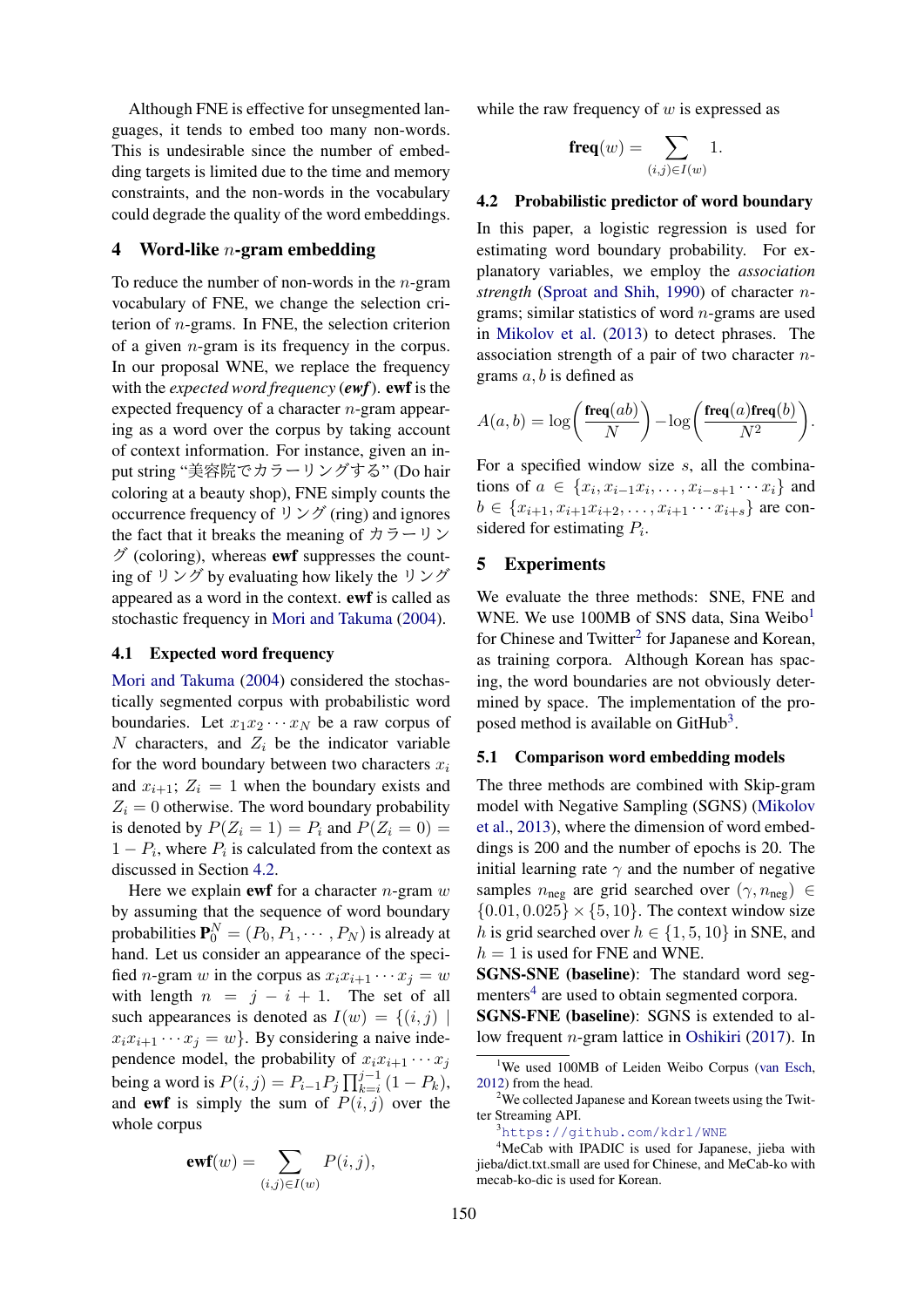

<span id="page-3-0"></span>Figure 2: Precision-Recall curves for Japanese in two sets of dictionaries (Experiment 1). The maximum *K* of SNE  $(K_{\text{SNE}})$  is indicated by star.

this model, the *n*-gram vocabulary is constructed with the *K*-most frequent *n*-grams and the embeddings of *n*-grams are computed by utilizing its cooccurrence information over the frequent *n*-gram lattice.

**151 1.1** (b) Dictionary **and 6.02**<br>
(b) Dictionary **and 161**<br>
(c) Dictionary **and 161**<br> **151**<br> **161**<br> **161**<br> **161**<br> **161**<br> **161**<br> **161**<br> **161**<br> **161**<br> **161**<br> **161**<br> **161**<br> **161**<br> **161**<br> **161**<br> **161**<br> **161**<br> **161**<br> SGNS-WNE (Proposed model): We modified SGNS-FNE by replacing the *n*-gram frequency with ewf. To estimate word boundary probabilities, the logistic regression of window size  $s = 8$ is trained with randomly sampled 1% of the corpus segmented by the same basic word segmenters<sup>[4](#page-2-0)</sup> used in SNE. Again, we do not expect here the probabilistic predictor of word boundary is very accurate. A naive predictor is sufficient for giving low ewf score to the vast majority of non-words.

# 5.2 Experiment 1: Selection criteria of embedding targets

We examine the number of words and non-words in the *n*-gram vocabulary. The *n*-gram vocabularies of size *K* are prepared by the three methods. For evaluating the vocabularies, we prepared three types of dictionaries for each language, namely, basic, rich<sup>[5](#page-3-1)</sup> and noun. basic is the standard dictionary for the word segmenters, and rich is a larger dictionary including neologisms. noun is a word set consists of all noun words in Wiki-data (Vrandečić and Krötzsch, [2014](#page-4-13)).

Each *n*-gram in a vocabulary is marked as

<span id="page-3-3"></span>Table 2: Classification accuracies [%] (Experiment 2)

| Model           | Lang.    | $\bf Recall^a$ | $Acc_{uni}^b$ | $Acc_{int}^c$ |
|-----------------|----------|----------------|---------------|---------------|
| <b>SGNS-SNE</b> |          | 18.07          | 61.31         | 81.19         |
| <b>SGNS-FNE</b> | Chinese  | 11.36          | 35.61         | 86.44         |
| <b>SGNS-WNE</b> |          | 20.68          | 73.64         | 87.23         |
| <b>SGNS-SNE</b> |          | 0.78           | 44.50         | 79.56         |
| <b>SGNS-FNE</b> | Japanese | 0.81           | 39.06         | 80.50         |
| <b>SGNS-WNE</b> |          | 1.70           | 69.76         | 81.70         |
| <b>SGNS-SNE</b> |          | 7.36           | 62.51         | 77.35         |
| <b>SGNS-FNE</b> | Korean   | 4.21           | 43.87         | 84.30         |
| <b>SGNS-WNE</b> |          | 9.38           | 74.50         | 84.32         |

 $a$  Dictionary = **rich**,  $b$  Union of the three vocabularies, *c* Intersection of the three vocabularies.

"word" if it is included in a specified dictionary. We then compute Precision as the ratio of marked words in the vocabulary and Recall as the ratio of marked words in the dictionary. Precision-Recall curve is drawn by changing *K* from 1 to  $1 \times 10^7$ .

#### 5.3 Experiment 2: Noun category prediction

We performed the noun category prediction task with the learned word vectors. Most of the settings are the same as [Oshikiri](#page-4-3) ([2017\)](#page-4-3). Noun words and their categories are extracted from Wikidata with the predetermined category set<sup>[6](#page-3-2)</sup>. The word set is split into train (60%) and test (40%) sets. The hyperparameters are tuned with 5-folds CV on the train set, and the performance is measured on the test set. This is repeated 10 times for random splits, and the mean accuracies are reported. C-SVM classifiers are trained to predict categories from the word vectors, where unseen words are skipped in training and treated as errors in testing. We performed a grid search over (*C,* classifier) *∈*  ${0.5, 1, 5, 10, 50} \times {1 \text{-vs.}-1, 1 \text{-vs.}-all}$  of linear SVM. The vocabulary size is set to  $K = 2 \times 10^6$ for FNE and WNE, while  $K = K_{\text{SNE}}$  is fixed at the maximum value, i.e., the number of unique segmented *n*-grams for SNE.

#### 5.4 Result

The results of experiments are shown in Fig. [2](#page-3-0) and Table [2.](#page-3-3) PR-curves for Chinese and Korean are similar to Japanese and omitted here. As expected, SNE has the highest Precision. WNE improves Precision of FNE greatly by reducing non-words in the vocabulary. On the other hand, WNE has the highest Recall (the coverage of dictionary words) for large *K*, followed by FNE. Since SNE cannot increase  $K$  beyond  $K_{\text{SNE}}$ , its Recall is limited.

<span id="page-3-1"></span><sup>&</sup>lt;sup>5</sup>For Japanese, Chinese, and Korean, respectively, basic dictionaries are IPADIC, jieba/dict.txt.small, mecab-ko-dic, and rich dictionaries are NEologd, jieba/dict.txt.big, NIADic

<span id="page-3-2"></span><sup>6</sup> *{*human, fictional character, manga, movie, girl group, television drama, year, company, occupation, color, country*}*